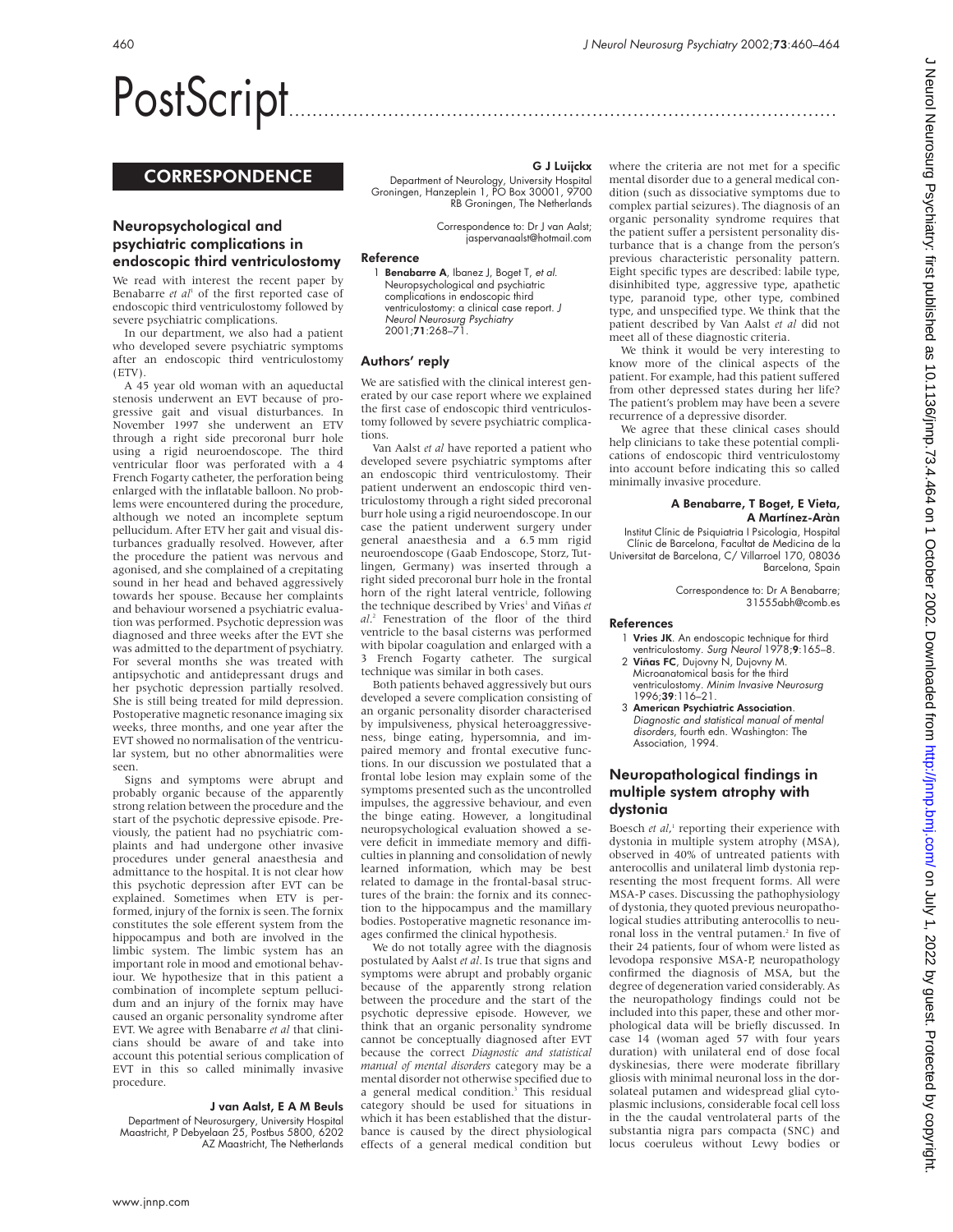pontine involvement, corresponding to MSA-P grade  $II.^34$  Case 18 with five years duration of illness and craniocervical peak dose dystonia, showed similar mild degeneration of the dorsolateral putmen and SNC (grade II), while cases 2 and 16 (disease duration four and five years, respectively) with generalised peak dose dystonia, histopathologically revealed subtotal neuronal loss and gliosis in the dorsolateral and, much less, in the anterior putamen and caudate nucleus associated with mild gliosis in the globus pallidus and degeneration of the SNC, more severe in the dorsolateral middle and caudal than in the medioventral and rostral parts, corresponding to MSA-P grade III.<sup>34</sup> A review of necropsy cases of MSA with dystonia in the literature and eight personal cases gave the following results: among eight patients with anterocollis, five were MSA-P, and three MSA-C, all of the former with severe degeneration of the putamen, more severe in dorsolateral than ventral parts, and the SNC were all grade III. Among 28 cases with spastic and generalised dystonia, 21 were MSA-P and eight MSA-C. Twenty six brains revealed severe degeneration of the putamen, 12 of the caudate nucleus, seven of the globus pallidus, and all except for one had severe, rather diffuse involvement of the SNC. Only in single cases, the thalamus, corpus subthalamicum and other brain stem nuclei, for example, locus coeruleus, reticular SN, arcuate nucleus, etc, were involved. These data indicate that dystonia is more frequent in MSA-P than in MSA-C, in most but not all cases related to severe degeneration of the dorsolateral putamen and SNC with less involvement of the ventral putamen. While in MSA with spastic dystonia both the putamen and SNC appear equally involved, in MSA with dystonic contractures, the putamen appears more often affected than the SNC, whereas other subcortical and brain stem nuclei and the pontocerebellar system are only affected in single cases. This confirms previous studies on focal dystonia emphasising the role of the putamen as a major site of dysfunction<sup>5 6</sup> with impairment of the basal ganglia circuitry.<sup>7</sup> However, in view of the variability in the intensity and distribution of the neuropathological lesions in MSA with dystonia, further studies are needed for the elucidation of their pathophysiological basis.

#### K A Jellinger

Institute of Clinical Neurobiology, 7 Kenyougasse, 1070 Vienna, Austria

Correspondence to: Dr K Jellinger; jellinger@univie.ac.at

#### References

- 1 Boesch SM, Wenning GK, Ransmayr G, et al. Dystonia in multiple system atrophy. J Neurol
- Neurosurg Psychiatry 2002;**72**:300–3.<br>2 **Fearnley JM**, Lees AJ. Striatonigral degeneration: a clinicopathological study. Brain 1990;**113**:1823-42.
- 3 Jellinger KA, Wenning GK, Seppi K, et al. A novel grading scale for striatonigral degeneration. Ann Neurol 2001;56 (suppl 1):S49.
- 4 Wenning GK, Seppi K, Tison F, et al. A novel gradig scale for striatonigral degeneration (multple system atrophy). J Neural Transm
- 2002;104:307–20. 5 Perlmutter JS, Stambuck MK, Markham J, et al. Decreased [18F] spiperone binding in putamen in idiopathic focal dystonia. J Neurosci 1997;17:843–50.
- 6 Levy LM, Hallet M. Impaired brain GABA in focal dystonia. Ann Neurol 2002;51:93–101.
- 7 **Berardelli A**, Rothwell JC, Hallett M, et al. The pathophysiology of primary dystonia.<br>*Brain* 1998;**121**:1195–212.

# Social phobia in spasmodic torticollis: some conceptual issues

Gundel *et al*<sup>1</sup> tackle an important issue of social phobia (SP) in patients with spasmodic torticollis (ST). This is because social avoidance itself contributes to a significant degree of distress and dysfunction in patients with chronic medical conditions.<sup>2</sup> Also, potentially beneficial pharmacological and psychosocial treatments remain undelivered because of under recognition of this problem. Keeping these aspects in mind, we would like to highlight certain conceptual and methodological issues.

Firstly, the sample was restricted to patients with ST who required treatment with botulinum toxin. Also, the severity (Tsui) score for the sample has not been mentioned. Hence the sample may not be representative of all patients with ST.

Secondly, life events were assessed for the one year period before the initial manifestation of ST. As per the authors the mean (SD) duration of illness, at time of assessment, was 11.9 (11.3) years. Although life events were reported in 50% of patients, yet caution should be exercised in relation to this result as elicitation of life events is associated with problems in recall, especially in illnesses of long duration.

Thirdly, 80% of patients with SP were classified as reactive. Though the authors mention that social anxiety had occurred after onset of ST, they do not provide data on the duration of SP, and hence fail to demonstrate a temporal relation between onset of symptoms of SP and ST. Related to this is the issue of primary/secondary/tertiary psychiatric comorbidity. Comorbidity as a concept has different dimensions.<sup>3</sup> As this classification is not followed in DSM- IV,<sup>4</sup> it would be helpful if the authors provide essential details for a better understanding of the same. The authors postulate a subgroup of patients with SP who have symptoms of social anxiety secondary to ST—that is, presence of a probable cause-effect relation. But, this brief report fails to mention as to how this subgroup was identified. Indeed, as is known, to be classified as "organic psychiatric disorders", certain diagnostic criteria need to be fulfilled in both ICD-10<sup>5</sup> and DSM-IV.<sup>4</sup> Although SP may not be taken as "organic" in origin, yet labelling it as secondary to (or arising out of) ST requires further evidence.

Fourthly, the authors make an important assertion that DSM-IV4 excludes patients with social anxiety secondary to medical conditions, and this is without empirical basis. In fact, there seems to be no place for such patients with social anxiety/phobia in DSM-IV. On the other hand, ICD-10<sup>5</sup> diagnostic criteria do not preclude against the diagnosis of SP in patients with physical conditions. It seems that ICD-10 is more broad based and less conservative than DSM-IV in terms of identifying various types of psychiatric morbidity in the physically ill. Hence, it may be more appropriate to use ICD-10 for such patients until the DSM classificatory system resolves this issue in greater detail with availability of the current empirical evidence.

Lastly, though the authors adopted a rigorous methodology for determination of diagnosis, yet it seems surprising that no patient was assessed for Axis II diagnosis; anxious– avoidant personality disorder (AAPD). AAPD is the most common differential diagnosis for SP and it has been shown that differentiating it from SP is difficult.<sup>46</sup> Additionally, patients

with SP can have premorbid anxious traits (or AAPD) making personality an important<br>comorbid issue.<sup>67</sup> This conceptual and diagnostic overlap needs to be kept in mind before giving a definitive diagnosis of SP as the treatment is influenced to a great degree by the diagnosis. Hence, there is a need to evaluate for an additional or alternative diagnosis of AAPD in patients with SP.

Overall, although, this study provides a database on psychiatric morbidity, especially SP, in patients with ST but the conceptual issues related to diagnosis of SP need to be critically considered.

#### P Sharma, N Gupta

Department of Psychiatry, PGIMER, Chandigarh-160012, India

Correspondence to: Professor N Gupta; tinysam@glide.net.in

#### References

- 1 Gundel H, Wolf A, Xidora V, et al. Social phobia in spasmodic torticollis. J Neurol Neurosurg Psychiatry 2001;71:499–504. 2 Oberlander EI, Schneir FR, Liebowitz MR.
- Physical disability and social phobia. J Clin Psychopharmacol 1994;14:136–43.
- 3 Wittchen HU, Essau CA. Comorbidity of anxiety disorders and depression: Does it affect course and outcome? J Psychobiol 1989;4:315–23.
- 4 American Psychiatric Association. Diagnostic and statistical manual of mental disorders. 4th edn. Washington, DC: American Psychiatric Press, 1994.
- 5 World Health Organisation. The ICD-10 classification of mental and behavioural disorders. Clinical descriptions and diagnostic guidelines. Geneva: World Health Organisation, 1992.
- 6 Lampe LA. Social phobia: a review of recent research trends. Curr Opin Psychiatry 2000;13:149–55.
- 7 Cloninger CR. Svrakie DN. Personality disorders. In: Sadock BJ, Sadock VA, eds. Comprehensive text book of psychiatry. 7th edn. Philadelphia: Lippincott Williams and Wilkins, 2000:1723–64.

#### Authors' reply

(1) We agree with Sharma and Gupta in that our results are based on spasmodic torticollis (ST) patients treated with botulinum toxin, although in untreated patients social phobia may be even more severe. Cultural and other biases could also play a part. The mean Tsui Score of our sample was 7.58, SD 3.77, range 2–26.

(2) There is no perfect method for retrospectively measuring stressful life events. Data should therefore be interpreted with the appropriate caution. Because of the relatively small point prevalence ration of 5.4 per  $100 000$  in cervical dystonia,<sup>1</sup> it would be methodologically virtually impossible to investigate this issue in a longitudinal study.

(3) We used the questions F41–F50 for the diagnosis of social phobia when conducting the SCID interview.<sup>23</sup> If criteria A-G or A-H were met by a participant, she/he was additionally asked if these symptoms had initially occurred before or after the manifestation of ST and what had been the main reason for developing social phobia from the patients' view. Based on the patient's answer and the clinical judgment of the interviewer, social phobia was classified as reactive or not reactive to ST.

We did include the data about the duration of social phobia in our data file when social phobia was diagnosed as the clinically most important psychiatric diagnosis. Of these n=48 patients (41.3%), the mean duration of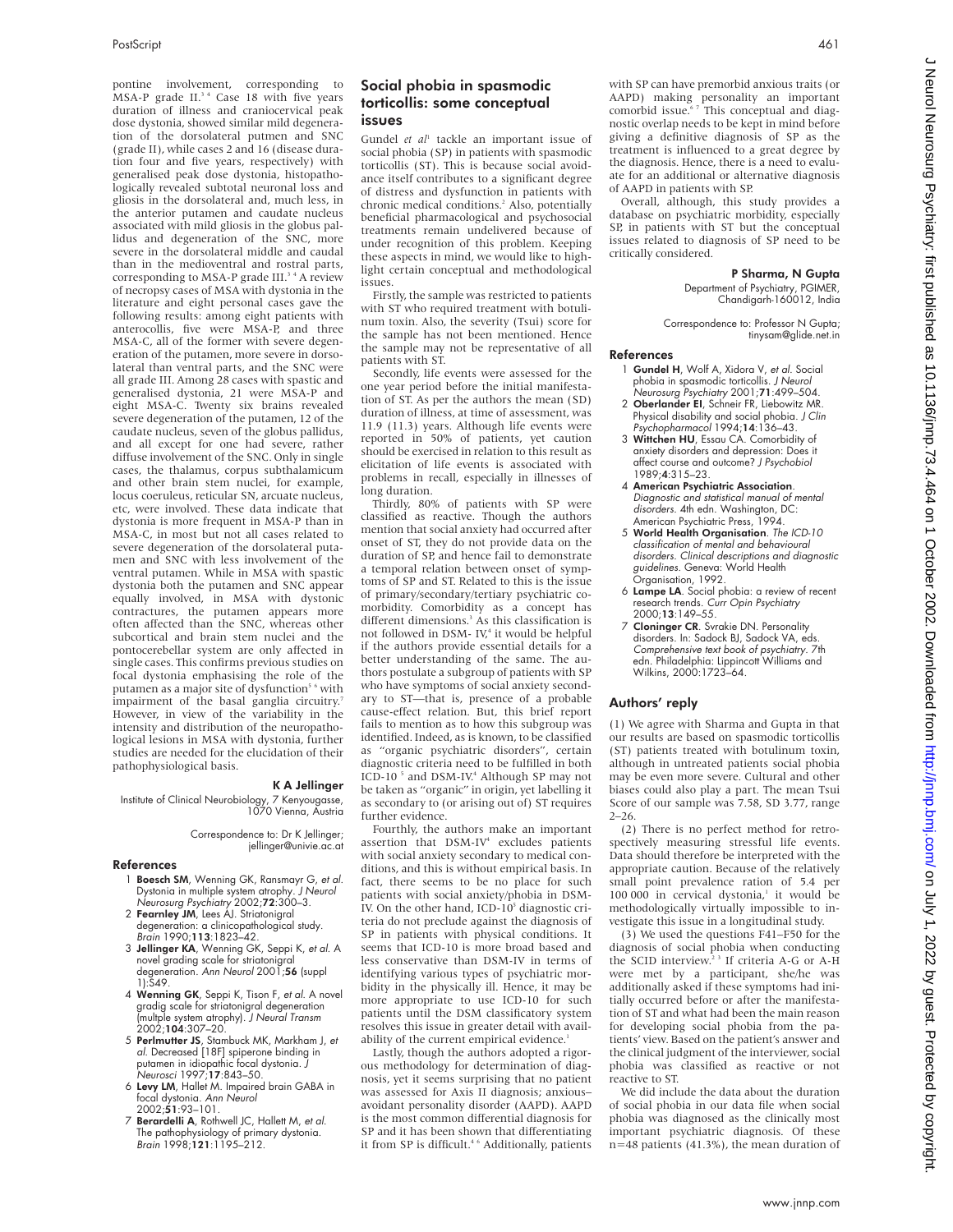ST was 12.4 (SD 10.8) years and the mean duration of social phobia was 11.2 years (SD 11.3). Within this sample of 48 patients, three patients reported an onset of social phobia before the onset of ST. Mean duration of social phobia in these three patients was 3, 33, and 38 years.

(4) In accordance with studies on social phobia in adult stutterers<sup>45</sup> and essential  $t$ remor, $6$  we used DSM-IV criteria. $3$  ICD-10 does not preclude against the diagnosis of social phobia in patients with chronic somatic disease and thus may conveniently be used to classify this condition in patients with disfiguring or disabling physical conditions.

(5) The issue on anxious-avoidant personality disorder (AAPD) as differential diagnosis to social phobia is very interesting and should be explored in future studies. AAPD before the diagnosis of ST may indicate increased vulnerability of ST patients to develop social phobia or psychiatric disease.

The points raised by Sharma and Gupta are valuable and should be taken into account in further research on the issue of social phobia in ST. Disturbed body image and negative self referent cognitions with the consequence of developing social phobia and/or a feeling of stigma are clearly a main psychological problem in a large subgroup of ST patients (see, for example, Papathanasiou *et al*<sup>7</sup> ).

#### H Gündel

Department of Psychosomatic Medicine, Klinikum rechts der Isar, TÚ München, Langerstr 3, 81675 München, Germany

#### A O Ceballos-Baumann

Department of Neurology, Klinikum rechts der Isar

Correspondence to: Dr H Gündel; H.Guendel@lrz.tu-muenchen.de

#### References

- 1 Castelon Konkiewitz E, Trender-Gerhard I, Kamm C, et al. Service-based survey of dystonia in munich. Neuroepidemiology 2002;21:202–6.
- 2 Wittchen HU, Wunderlich U, Gruschwitz S, et al. Strukturiertes klinisches Interview für DSM-IV, Achse I (SKID). Göttingen: Hogrefe, 1997.
- 3 American Psychiatric Association. Diagnostic and statistical manual of mental disorders. 4th edn. Washington, DC: American Psychiatric Association, 1994.
- 4 Oberlander EI, Schneier FR, Liebowitz MR. Physical disability and social phobia. J Clin Psychopharmacol 1994;14:136-43.
- 5 Stein MB, Baird A, Walker JR. Social phobia in adults with stuttering. Am J Psychiatry 1996;153:278–80.
- 6 George MS, Lydiard RB. Social phobia secondary to physical disability. A review of benign essential tremor (BET) and stuttering. Psychosomatics 1994;35:520–3.
- 7 Papathanasiou I, MacDonald L, Whurr R, et al. Perceived stigma in spasmodic torticollis. Mov Disord 2001;16:280-5.

# Executive dysfunction and depressive symptoms in cerebrovascular disease

www.jnnp.com

The article by Kramer *et al*<sup>1</sup> suggests that subcortical ischaemic vascular disease is associated with subtle declines in executive functioning and visual memory, even in nondemented patients. The authors compared 27 control subjects and 12 non-demented patients, who were selected after exclusion of major depression, bipolar affective disorder, and other DSM-IV I axis disorders. We wish to contribute with personal data to this topic suggesting that, even in absence of a clinical diagnosis of depression, depressive symptoms may modulate executive dysfunctions in nondemented subjects with cerebrovascular disease.

We examined 34 consecutive patients with cognitive impairment-no dementia (CI-ND) (mean (SD), age: 78.1 (6.3), range 65–90; years of education: 4.9 (1.7), range 3–10; Mini Mental State Examination score: 24.0 (2.4), range 18–27). The diagnosis of CI-ND was made on the basis of a standardised multidimensional protocol including history, clinical examination, detailed neuropsychological testing, and computed tomography. The presence and severity of cortical, white matter, and deep subcortical lesions and of leukoaraiosis were assessed on computed tomographic film with a standardised visual rating scale.<sup>2</sup> With this method, the patients were quantitatively divided in two groups (50th centile) according to the severity of cerebrovascular disease: 17 patients had none or mild, and 17 had moderate or severe cerebrovascular disease. The two groups had similar age (mean (SD), age: 79.1 (6.5) and 76.9 (6.0); p=0.31, *t* test), educational level (mean (SD), years of schooling: 4.7 (1.5) and 5.3 (1.9); p=0.27 *t* test), cognitive impairment (mean (SD), Mini Mental State Examination score: 24.2 (2.7) and 23.8 (2.0); p=0.63 *t* test), functional status (mean (SD), Barthel Index: 85.3 (18.9) and 80.8 (21.4); p=0.57, *t* test), and comorbidity (mean (SD), Charlson Index: 2.1 (2.2) and 2.2 (1.6); p=0.95, *t* test). Comparing the neuropsychological tests, we found that the patients in the group with none or mild cerebrovascular disease performed better on Babcock (mean (SD), score: 11.3 (2.3) and 8.6 (3.0); p=0.01, *t* test), on digit symbol (mean (SD), associations in 90 seconds: 14.3 (6.8) and 11.7 (4.9); p=0.24, *t* test), on trail making A (mean (SD), seconds: 143.0 (82.6) and 228.2 (157.7); p=0.05, *t* test), but were significantly less depressed (mean (SD) number of symptoms on Center of Epidemiological Studies depression scale: CES-D, 10.8 (7.2) and 18.8 (6.6); p=0.002, *t* test). However, when the effect of cerebrovascular severity on all significant variables was weighted in a multivariate linear regression model, only depressive symptoms maintained the statistical significance (CES-D: β 0.82; 95% confidence intervals, 1.2 to 4.5; p=0.02).

Several studies have shown that depressed patients have a lower performance than non-depressed ones on executive functions. Furthermore, the relation between cerebrovascular disease and depression has recently been established.4 In their study, Kramer and colleagues performed an extensive neuropsychological evaluation, but failed to take into consideration that depressive symptoms may be detected in elderly population even after exclusion of major depression. On the contrary, we suggest that depressive symptoms need to be considered in the interpretation of even subtle executive dysfunctions in cerebrovascular disease patients.

#### G Bellelli, E Lucchi

"Ancelle della Carità" Hospital, Cremona, and Geriatric Research Group, Brescia, Italy

#### G Cipriani

Geriatric Research Group, Brescia, Italy

#### G B Frisoni

Laboratory of Epidemiology and Neuroimaging IRCCS "San Giovanni di Dio Fatebenefratelli Brescia, and Geriatric Research Group, Brescia, Italy

#### M Trabucchi

Geriatric Research Group, Brescia, and University "Tor Vergata", Roma, Italy

Correspondence to: Dr G Bellelli, "Ancelle della Carità" Hospital, via Aselli 14, 26100 Cremona, Italy; bellelli-giuseppe@poliambulanza.it

#### References

- 1 **Kramer JH**, Reed BR, Mungas D, et al. Executive dysfunction in subcortical ischaemic vascular disease. J Neurol Neurosurg Psychiatry 2002;72:217–20.
- 2 Frisoni GB, Beltramello A, Binetti G, et al. Computed tomography in the detection of the vascular component in dementia. Gerontology 1995;41:121–8.
- 3 Channon S, Green PS. Executive function in depression: the role of performance strategies in aiding depressed and non-depressed participants. J Neurol Neurosurg Psychiatry 1999;66:162–71.
- 4 Alexopoulos GS, Meyers BS, Young RC, et al. 'Vascular depression' hypothesis. Arch Gen Psychiatry 1997;10:915–22.

#### Author's reply

We completely agree with Dr Bellelli and his colleagues about the importance of considering depressive symptoms when evaluating executive and other cognitive abilities in subjects with cerebrovascular disease. It is increasingly clear that subcortical-frontal ischaemic vascular disease, symptoms of depression, and executive impairment are related, although the nature of these relations is complex and not yet fully understood. Their data on patients with mild cognitive impairment amply illustrate the need to consider depression and other moderator variables when evaluating cognitive dysfunction.

We would like to emphasise two points. Firstly, data on depression related symptoms (for example, depressed mood, anhedonia, guilt feelings, etc) were collected on all but two cases in our sample. Although we did not report these data in our paper, there were no correlations between any of our executive measures and depressive symptoms. In addition, when we used linear regression to simultaneously consider depression and subcortical lacunes, only the presence of subcortical lacunes predicted executive functioning.

Our second point is to emphasise that while linear regression is a powerful technique for considering multivariate models, researchers must not confuse correlation with causation. For example, in the analyses by Bellelli *et al*, depression but not cerebrovascular severity remained in the model predicting performance on executive tasks. This cannot be interpreted to imply that the executive impairment in cerebrovascular patients is caused by their depression and not by their cerebrovascular disease. Cerebrovascular disease might cause both depression and executive impairment. Because cerebrovascular disease, depression, and executive impairment are all related, however, it would not be unusual for one of these variables to be excluded from a regression model.

A causal relation between subcorticalfrontal neuropathology and deficits on frontally mediated executive tasks makes sense neuroanatomically. Elucidation of the underlying mechanisms (for example, white matter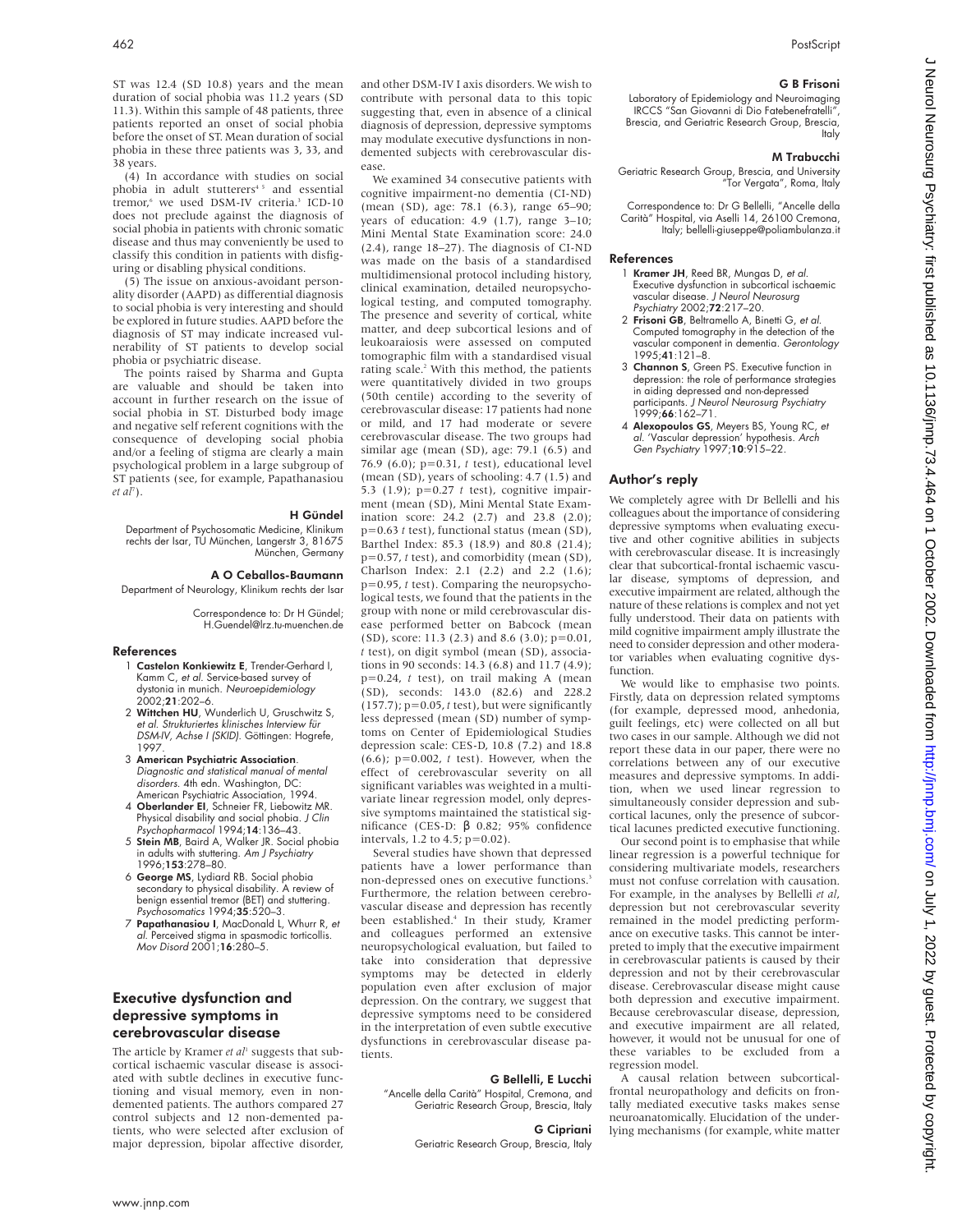disease versus lacunar volume versus strategic lacunes versus cortical microvascular change) and the precise behaviour consequences (for example, processing speed; working memory; set maintenance; inhibition) remains a high research priority.

#### J Kramer

University of California San Francisco, Department of Psychiatry and Langley Porter Psychiatric Institute, 401 Parnassus Avenue, Box PAC-0984, San Francisco, CA 94143–0984; kramer@itsa.ucsf.edu

# BOOK REVIEWS

#### Clinical neurology

By David Greenberg, Michael Aminof, and Roger Simon (Pp 390 \$39.95). McGraw-Hill Professional, New York, 2002. ISBN 0-07- 137543-0

Reviewing an undergraduate text is always quite a difficult task in that one has to approach one's speciality again through fresh and innocent eyes asking the simple question, would I recommend this? The book, in its fifth edition, claims to present a "problem oriented approach" that has been founded on the authors' experience in teaching both undergraduate students and junior medical staff at the University of California (San Francisco). The changeover in our own universities to this teaching approach made me believe that this would be a particularly enlightening and instructive read. I was especially interested to see how the presentation of basic essential knowledge (neuroanatomy, physiology, molecular pathogenesis) fitted into such a schema. I am afraid, in the end, that I was disappointed to find the book not dissimilar to the majority of recommended "standard" undergraduate texts. While each chapter follows the similar template of an initial approach to diagnosis, what follows is variable and not what I would regard as problem oriented. For example, while the section on headache does list modes of presentation (acute, subacute, and chronic), other chapters, such as "Disorders of somatic sensation" or "Motor deficits", present the usual long lists of conditions without balance (what is common and what is rare), encouraging a logical approach to symptom interpretation or developing an appropriate investigative pathway. The book does have its good points in that it is comprehensive with well defined key concepts at the beginning of each section and a comprehensive lists of references at the end but the therapeutics are patchy, the glossary of frequently used drugs unhelpful, and the account of neurological investigations inadequate. I would not recommend this as an addition to our current undergraduate reading list, as there are better texts available.

While any text entering its fifth edition has proved its worth to many and clearly serves the students of San Francisco well, a true problem oriented text has failed to emerge from the fog around the Bay! A modern text to supplement our new and evolving approach to the undergraduate teaching of clinical neurology remains a challenging agenda.

Ian Bone

# Clinical trials in neurology

Edited by Roberto J Guiloff (Pp 542, EUR178,00). Published by Springer, London, 2001. ISBN 1-85233-239-5

This much needed book is a gem. If you are involved in a clinical trial make sure you and all your collaborators have read it, before the trial commences. The application of the methodology of the randomised clinical trial has become the absolute test of all new medicines, not only in neurology but also generally in medicine and surgery. Once one is involved in a trial, however, it is difficult to keep a sense of independence from the desire that the trial should have a positive outcome—that, after all, is one of the several major reasons for using randomisation and double blinding. This book provides the information the clinician needs to understand how trials are organised, how data are collected, how they are analysed, and how their clinical significance should be assessed. Dr Guiloff has assembled an impressive team of contributors, all with expertise and experience in their subject. The book is organised in two parts. In the first part, general issues relating to ethics, regulatory matters, assessment, measurement, statistics, quality control, and important specific issues, such as the use of intention to treat analysis, handling drop outs in repeated measures analysis, and survival analysis, are presented. Well chosen examples enliven the text and tables. The role of the Cochrane Collaboration and of metaanalyses is considered in separate chapters. The second part of the book is concerned with the application of these general principles to neurological disorders. This section consists of groups of chapters related to ethical issues, trial design, measurement, sample size, data analysis, and critical discussion of the results of large trials in the major neurological disorders. The consistent high quality of these chapters is remarkable in a multiauthored text and a tribute to the hard work of the editor. The book concludes with a review by Michael Brooke that should be required reading for every neurologist. This book not only fills a gap on the neurologist's bookshelf but also will be opened again and again.

#### Michael Swash

# Differential diagnosis in neuro-oncology

Edited by Jerzy Hildebrand and Michael Brada (Pp 298, £59.50). Published by Oxford University Press, Oxford, 2001. ISBN 0-19-263213-2

This book is written by two very experienced, eminent, and respected European neurooncologists. The aim of the book as described in the introduction is assisting in the correct diagnosis and therapeutic management of patients with neurological syndromes due to neoplastic conditions. The neurological syndromes in cancer patients cover the spectrum of neuro-oncological sites and each chapter is broken down into subheadings of introduction, clinical presentation, main aetiologies, investigations, treatment, and appropriate references. The neurological syndromes covered are altered consciousness, cognitive and behavioural disorders, epileptic seizures, cerebellar dysfunction, visual alterations, cranial nerve and brain stem lesions, spinal cord lesions, diffuse lesions of the peripheral

nervous system, focal lesions of the peripheral nervous system, muscle disorders and fatigue, endocrine disorders, and treatment of the main neurological malignant diseases.

Overall this gives a very compact and user friendly description of the major clinical features and disorders encountered in the practice of clinical neuro-oncology. The strength of the book lies clearly in the widespread experience of the two authors. They have been able to include common and rarer neurological syndromes into an easily digestible and coherent clinical classification. In particular for neurosurgeons this book will offer a great deal since it provides major insights into non-surgical courses of neurological syndromes seen in patients with cancer. This applies particularly to problems related to chemotherapy and radiotherapy, as well as paraneoplastic syndromes, which are well covered.

While the book will be a useful reference tool for the surgeon, it is rather weak on neurosurgical aspects in neuro-oncology. For example, under neurosurgical therapy of glioma (p 227) it is stated that "optimal resection (of gliomas) should achieve tumour removal without morbidity." This is despite morbidities of 10–24% being described in most current series in the literature. There are also allusions to the use of neuronavigation tools in neurosurgery, which will make tumour removal "easier and more complete." However, at this stage there is no evidence for this. There is also an imbalance in the role of resection versus biopsy in gliomas. A recent Cochrane review found that there is no evidence in the literature to show that survival outcomes are better in patients who have resection rather than biopsy for malignant glioma. On page 223 it is also suggested<br>that histologically glioblastomas are that histologically glioblastomas are homogeneous—it is clearly not the case since they are heterogeneous.

There are also minor points in terms of preparation of the book, such as reference 38 in the treatment of gliomas—this is dated 1977 rather than 1997. Some of the plates are labelled incorrectly and the subheading in the myopathy section is under cognitive and behavioural disorders. These are, however, minor quibbles. The depth of coverage of medical and radiation neuro-oncology, the excellent core reference list, and numerous useful illustrations and algorithms make this a "must have" book. Do not be put off by the atrocious book cover—what on earth is it?!

Ian Whittle

# Interventional and endovascular therapy of the nervous system. A practical guide

#### By Pearse Morris (Pp 318, £94.00). Published by Springer-Verlag, New York, 2002. ISBN 0-387-95193-8

As its title implies, this is a practical guide to interventional neuroradiology. All the conditions encountered by the interventionalist are covered in the 15 well chosen chapters. The book is remarkably up to date, given the rapidity of technical change in the specialty. This is a tribute to the author and to Springer, who have produced a high quality, superbly illustrated book of the type for which the publishers are rightly renowned.

The book is written primarily for neurointerventionalists, both those in training and